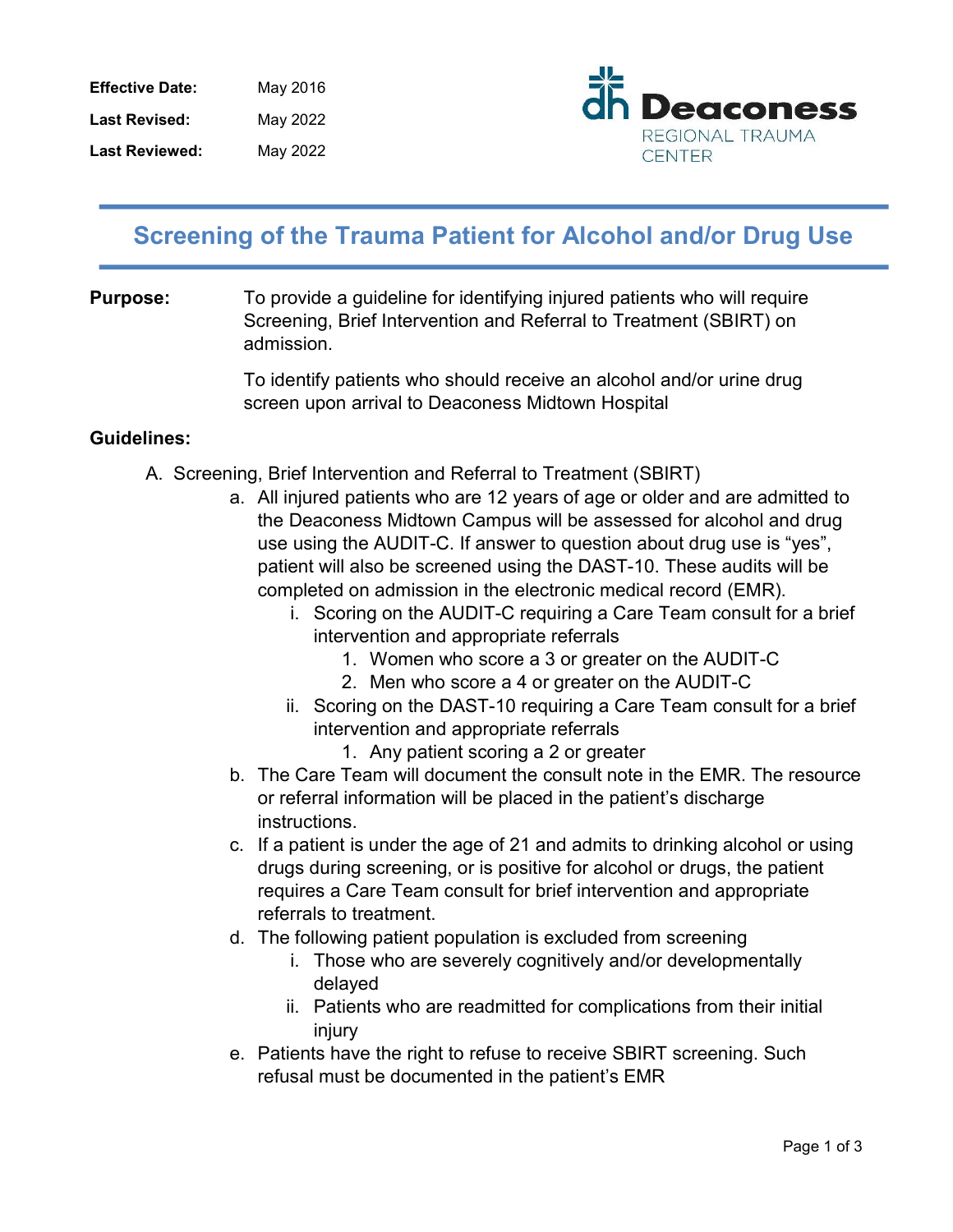- B. Blood Alcohol Test (ETOH)
	- a. All Category I trauma patients 12 years of age or older, and any driver of a motorized vehicle should receive a blood alcohol content test upon arrival to the trauma center
		- i. If patient is transferred in from a referring facility and documentation of ETOH is sent with patient, no additional ETOH is required
		- ii. For patients less than 12, ETOH should be obtained when
			- 1. indicated based upon assessment or patient history
			- 2. abuse is suspected
			- 3. patient is believed to be the driver of a motorized vehicle
	- b. If the result of the ETOH is greater than 80 mg/dl, the patient will require a Care Team consult for brief intervention and appropriate referrals
		- i. The consult should be documented in the patient's EMR
		- ii. Referral information will be placed in the patient's discharge instructions
	- c. Any person under the age of 21 who admits to drinking alcohol or has a positive ETOH should receive brief intervention and appropriate referrals
- C. Urine Drug Screen (UDS)
	- a. All Category I trauma patients12 years of age or older should receive a Urine Drug Screen
		- i. For patients less than 12, UDS should be obtained when
			- 1. indicated based upon assessment or patient history
			- 2. abuse is suspected
		- ii. there is a significant change in patient's level of consciousness
	- b. If the UDS is positive for substances that were not give to the patient by the healthcare team, or are not prescribed to the patient for routine use, the patient will require a Care Team consult for brief intervention and appropriate referrals
		- i. The consult should be documented in the patient's EMR
		- ii. Referral information will be placed in the patient's discharge instructions
- D. Clinical Institute Withdrawal Assessment (CIWA)
	- a. A CIWA assessment should be ordered for patients who
		- i. Have a positive ETOH of 80 mg/dl or higher
		- ii. Have a positive UDS
		- iii. Have a positive AUDIT-C or DAST-10 screening
		- iv. Have a history of alcohol or drug abuse
		- v. Have a history positive for withdrawal
	- b. Any patient exhibiting the onset of symptoms of alcohol withdrawal or delirium tremens (agitation, disorientation, uncooperative behavior, etc.)
		- i. Consider STAT blood gases
		- ii. Notify the Trauma Surgeon of change in patient condition